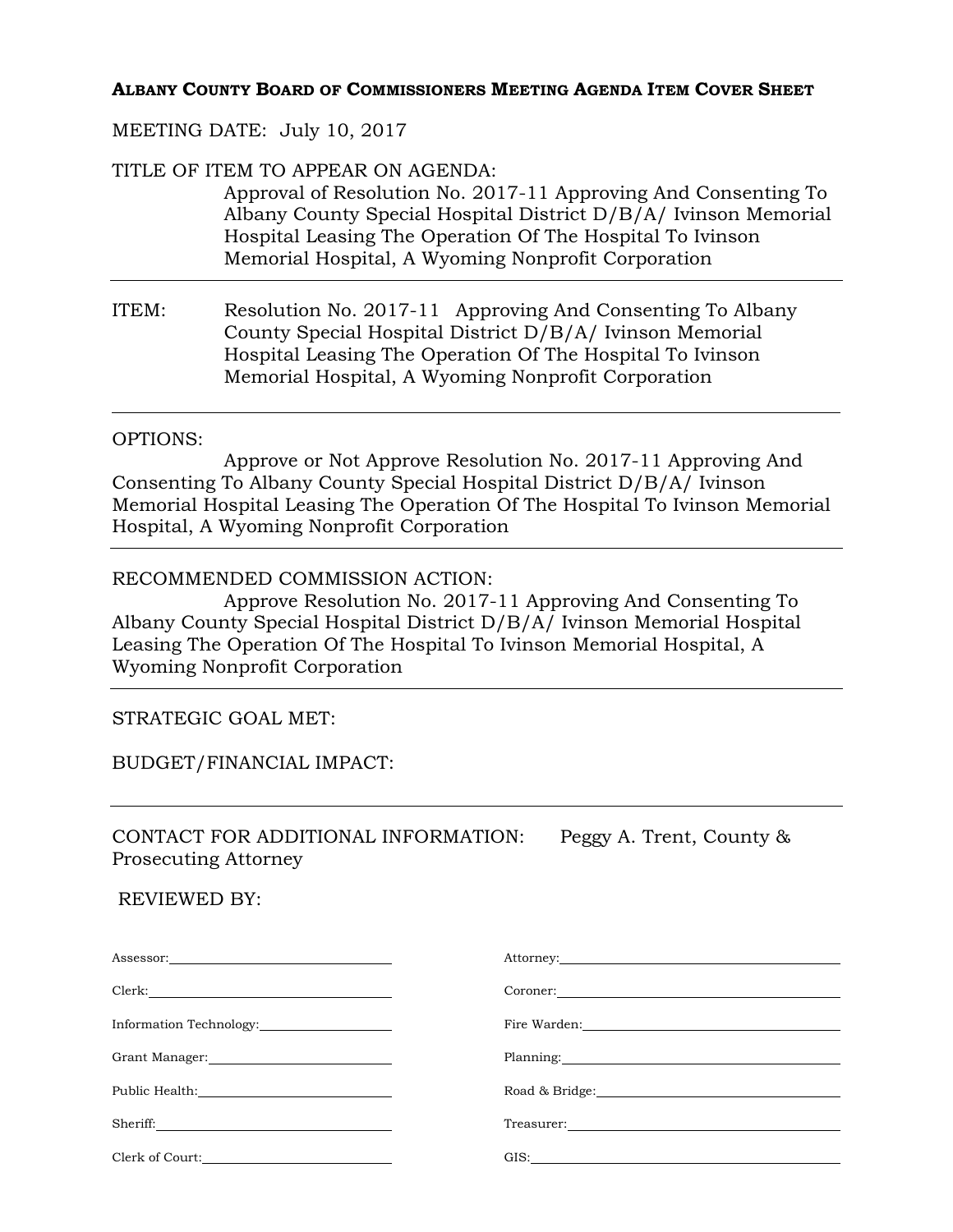#### **RESOLUTION NO. 2017-11**

### **RESOLUTION APPROVING AND CONSENTING TO ALBANY COUNTY SPECIAL HOSPITAL DISTRICT D/B/A/ !VINSON MEMORIAL HOSPITAL LEASING THE OPERATION OF THE HOSPITAL TO IVINSON MEMORIAL HOSPITAL, A WYOMING NONPROFIT CORPORATION**

**WHEREAS,** the Albany County Special Hospital District (the "District") is a body corporate created pursuant to Wyo. Stat. § 35-2-401 et seq. and owns and operates I vinson Memorial Hospital, a general acute care hospital located in Laramie, Wyoming and other health care businesses and assets that are incident to the operation of the Hospital by the District.

**WHEREAS,** the Board of Trustees of District has determined following many months of analysis, public input and consultation with health care experts that it is in the best interest of the residents of the Hospital service area including Albany County, Wyoming to enter into an agreement for the lease and to contract for the operation of the hospital so as to transfer the responsibility to conduct hospital operations to a Wyoming nonprofit corporation and a benefit to the District as follows: 1. Increase ability to provide sustained quality of care by: i. better engaging physicians in clinical strategy and dialogue; ii. better able to keep services needed in Albany County; iii. better able to recruit and retain physicians in the community. 2. Enhance Ivinson Memorial Hospital's long term competitive position by keeping medical services to local residents in the Ivinson network. 3. Increase the financial sustainability for Albany County by providing a net increase in 96 jobs locally. 4. To expand services and the service area outside the current District boundary; 5. To improve Board diversity to reflect the community and provide specific skills to the board, including: i. physicians; ii. health professionals; iii. specific board skill sets; iv. diversity to represent patients/community served. 6. To improve Board and management accountability and efficiency by following best practices for health care organizations. 7. To allow the Board to better focus on the ten widely recognized responsibilities of healthcare governance the Board considered in the AHA survey, and to hold board members accountable for these responsibilities. and 8. To protect and enhance IMH as a community asset that is crucial for local economic growth and development, without losing local control.

**WHEREAS,** !vinson Memorial Hospital (the "Nonprofit Corporation) was formed independent of the District as a Wyoming nonprofit corporation in compliance with the Wyoming Nonprofit Corporation Act, Wyo. Stat. §17-19-101 et seq. and has obtained recognition by IRS as a 50l(c)(3) tax exempt nonprofit status.

**WHEREAS,** the governing board of Nonprofit Corporation is a 9 to 14-member board of directors and the CEO of the Ivinson Memorial Hospital will serve as one of the board members as an "exofficio" member.

**WHEREAS,** the District desires to lease, transfer, covey and assign the operational rights and obligations related to the hospital operations to the Nonprofit Corporation.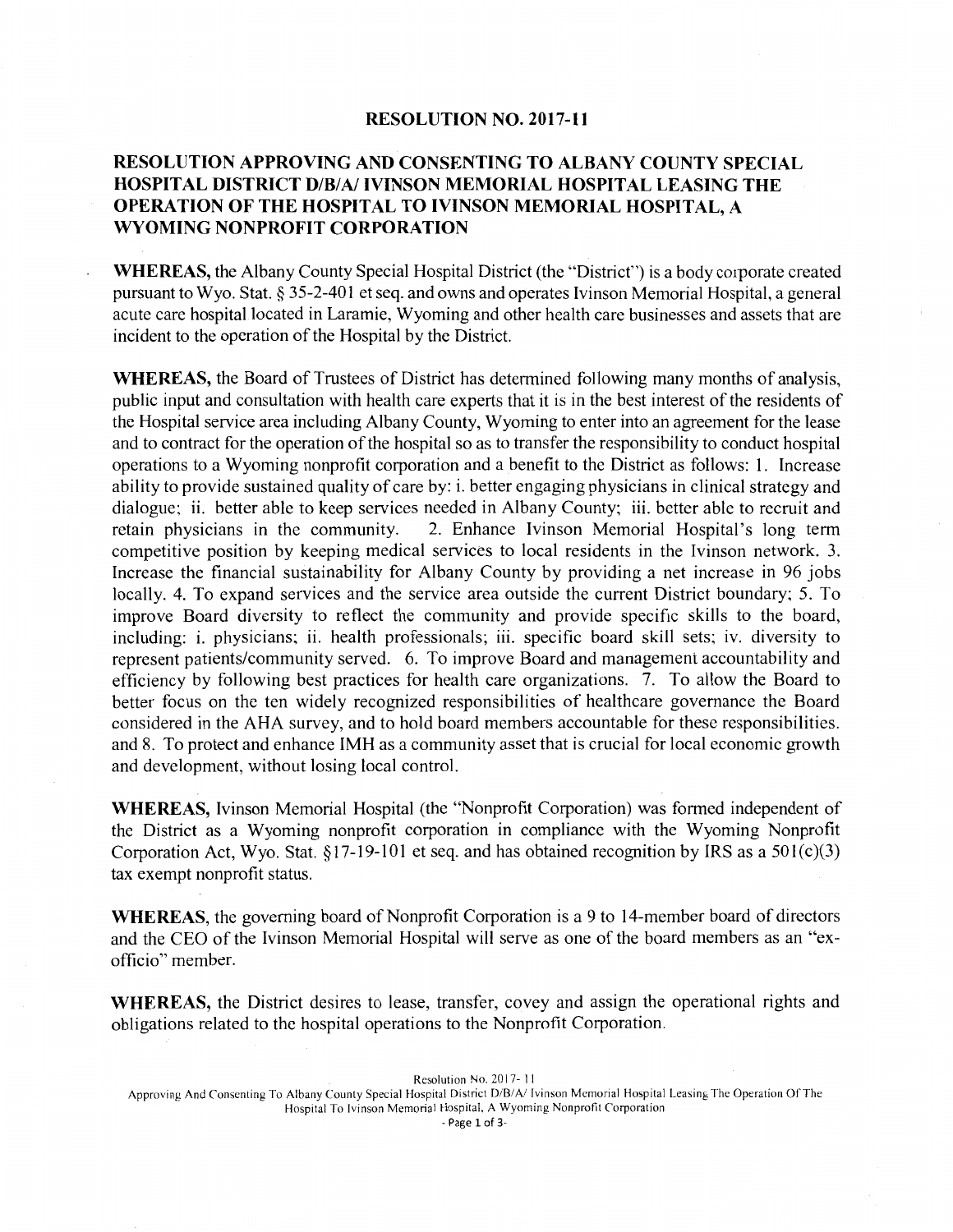**WHEREAS,** Wyo. Stat. § 18-8-108(a) provides that whenever the Board of Trustees of a Special Hospital District deems it in the best interests of the county they may with the approval and consent of the board of county commissioners lease or enter into a contract for the operation of the hospital with any person, group, association or corporation.

**WHEREAS,** pursuant to Wyo. Stat. § 18-8-108 (a), the District lease with the Nonprofit Corporation must contain the following conditions:

- I. The lessee must provide, without charge, to residents of the county certified by the county health officer or county department of public assistance and social services as having no means to pay for the same, all necessary facilities and maintenance during the time such persons are required to remain there for proper treatment.
- 2. The board of trustees must reimburse the "lessee or operator for the hospitalization of above indigent persons at rates agreed upon between the board and the operator or lessee, with such reimbursement to be made from funds the board has under its control or made available to it by the board of county commissioner."
- 3. "The lessee or operator of the hospital shall furnish the board of trustee's semiannual reports showing the financial condition of the hospital and all monies received and expended."

**WHEREAS,** under the proposed Lease Agreement between the District and the Nonprofit Corporation, the terms of the lease addresses the statutory requirements as outlined in Wyo. Stat. § 18-8-108 (a), and the transactions contemplated by the lease appear to be a benefit to the District and the population served by the District and the terms of the lease and length of the term and obligation of the Nonprofit Corporation to return the hospital operations back to the district at the end of the term of 40 years are necessary in order to provide sufficient operational certainty and operational authority and in order to receive the intended benefit of the lease.

## **NOW THEREFORE, THE BOARD OF COUNTY COMMISSIONERS HEREBY RESOLVES:**

**Section 1.** That the foregoing recitals are incorporated in and made a part of this resolution by this reference.

**Section 2.** That based on the Board of Trustees of the Albany County Special Hospital District determination that it is in the best interests of the County for all the reasons enumerated herein, the Board of County Commissioners for Albany County hereby approve and consent, pursuant to Wyo. Stat. § 18-8-108 (a), to Albany County Special Hospital Districts' leasing the operation of the hospital to Ivinson Memorial Hospital, a Wyoming nonprofit corporation.

**Section 3.** That the Parties enter into a memorandum of understanding for communication between the parties should the County have any concerns as to whether the District is meeting their statutory obligations relating to the leasing of the operation of the hospital to Ivinson Memorial

Resolution No. 2017- 11

-Page 2 of 3-

Approving And Consenting To Albany County Special Hospital District D/B/A/ Ivinson Memorial Hospital Leasing The Operation Of The Hospital To Ivinson Memorial Hospital. A Wyoming Nonprofit Corporation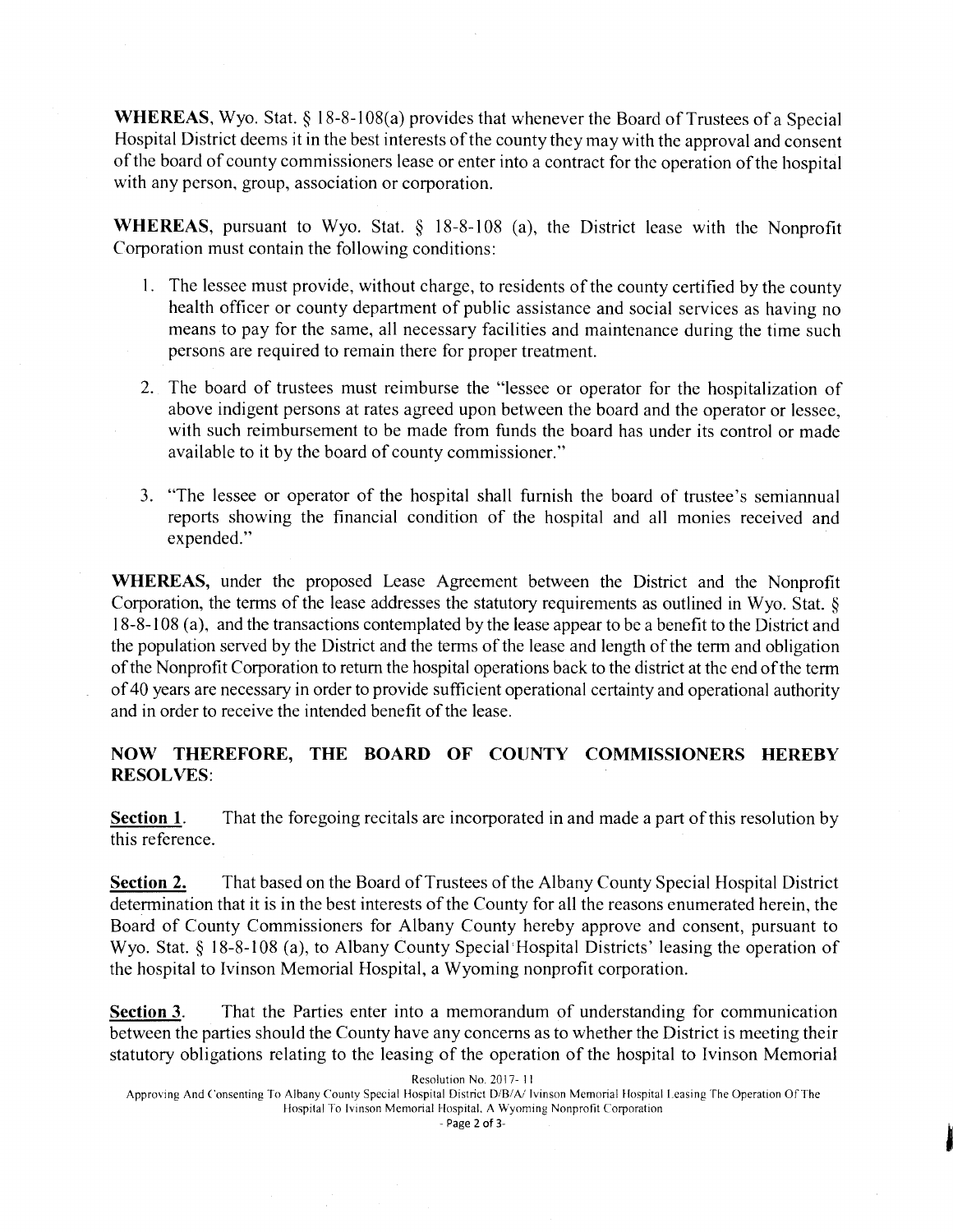Hospital, a Wyoming nonprofit corporation. A copy of the memorandum of understanding between the County and the District is marked Exhibit A and is attached hereto and incorporated herein.

**PASSED, APPROVED, AND ADOPTED, this**  $\left[\bigotimes^{+\!\!\!1\!\!\!2} \frac{1}{2}\right]$  **day of July, 2017.** 

### **BOARD OF COUNTY COMMISSIONERS OF ALBANY COUNTY, WYOMING**

Trom Chesnut

Tim Chesnut, Chairperson

**ATTEST:** 

Jackie R. Gonzales, Albany County Cler

Resolution No. 2017- II Approving And Consenting To Albany County Special Hospital District D/B/A/ Ivinson Memorial Hospital Leasing The Operation Of The Hospital To Ivinson Memorial Hospital, A Wyoming Nonprofit Corporation -Page 3 of 3-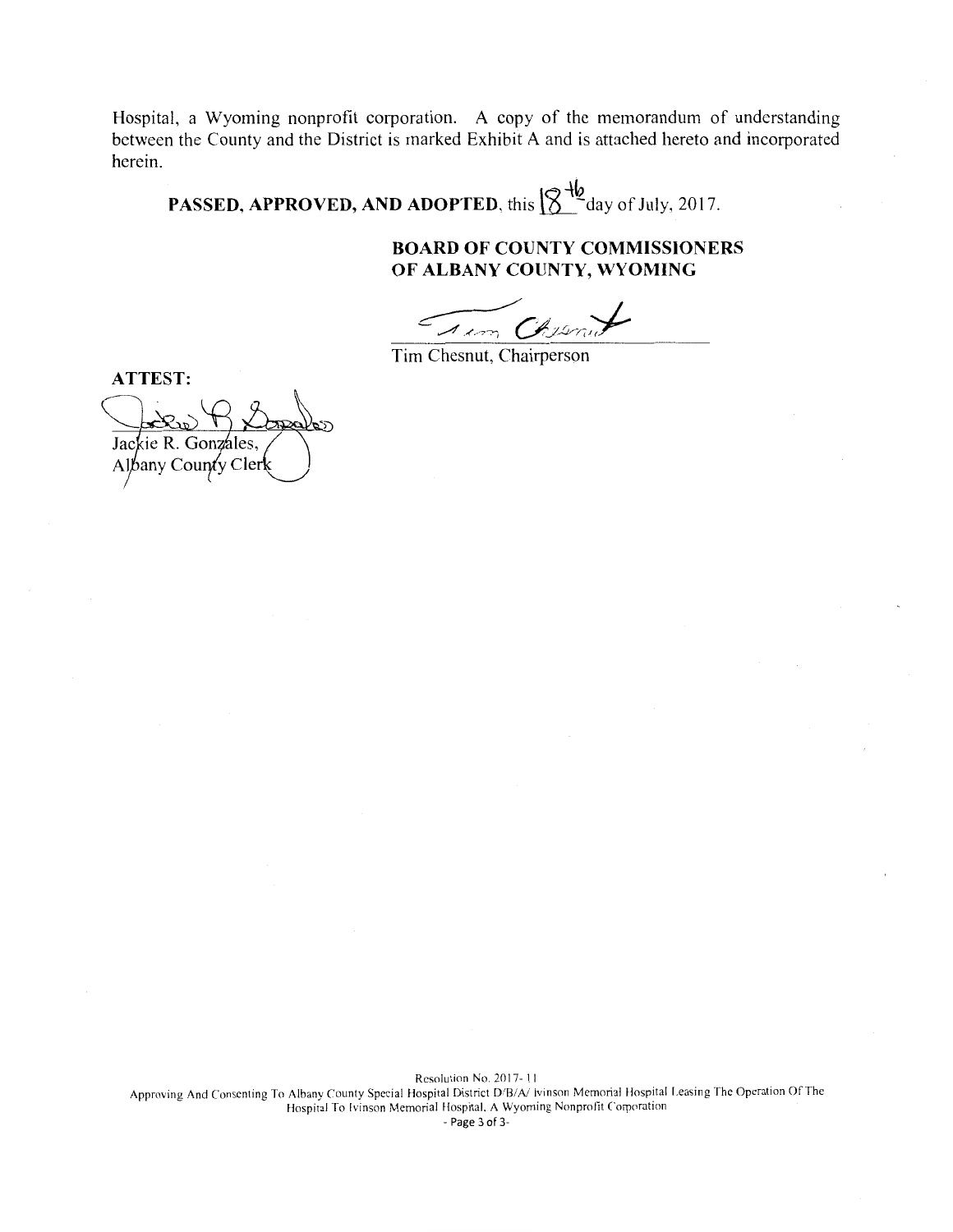#### **MEMORANDUM OF UNDERSTANDING**

This Memorandum of Understanding (this "Memorandum") is entered into this  $\mathbb{R}^{\mathcal{F}_2}$  day of  $\mathbb{Q}_2$ . 2017 and confirms the intent and understanding of Albany County Hospital District, a body corporate created pursuant to W.S. § 35-2-401 *et seq.* (the "District") and Board of County Commissioners (the "County Commissioners") of Albany County, Wyoming (the "County") concerning that certain Hospital Operating Lease Agreement (the "Lease") between the District and Ivinson Memorial Hospital, a Wyoming nonprofit corporation (the "Corporation").

#### **BACKGROUND**

On or about the date hereof, the District and Corporation entered into that certain Lease whereby, among other things, the Board of Trustees of the District (the "District Board") determined, following many months of analysis, public input and consultation with health care experts, that it was in the best interests of the residents of the Hospital service area, including those located within County, and the County itself, to lease and contract for the operation of the Ivinson Memorial Hospital (the "Hospital") so as to transfer the responsibility to conduct Hospital operations.

As required under W.S. § 18-8-108(a), the Corporation is required to furnish, without charge, to residents of the County certified by the County health officer or County department of public assistance and social services as having no means to pay for the same, "all necessary facilities and maintenance during the time such persons are required to remain there for proper treatment."

As required under W.S. § 18-8-108(a), the Corporation, the board of trustees of the District must reimburse the "lessee or operator for the hospitalization of above indigent persons at rates agreed upon between the board and the operator or lessee, with such reimbursement to be made from funds the board has under its control or made available to it by the board of county commissioners."

As required under W.S. § 18-8-108(a), "The lessee or operator of the hospital shall furnish the board of trustee's [of the District] semiannual reports showing the financial condition of the hospital and all monies received and expended."

#### **UNDERSTANDING AND AGREEMENT**

The District shall provide the semiannual reports from the Corporation to the County Commissioners. In the event the County Commissioners become concerned with the financial status of the Hospital or the quality of care provided by the Hospital or whether the Hospital is meeting the above described statutory obligations, then at the request of the County Commissioners once in any 12 month period, the District will inquire such matters with the Corporation and discuss the results of such inquiries with the County Commissioners. As a separate governmental instrumentality with a specific scope of authorities and duties granted to it by the State of Wyoming, the District retains its inherent authority under the applicable statutes and the Lease as the lessor and counterparty to the Corporation in connection with the Lease, and the District retains its separate statutory authority to enforce the provisions of the Lease against the Corporation, as delegated under the statutes to the District.

[Signature Page to Follow]